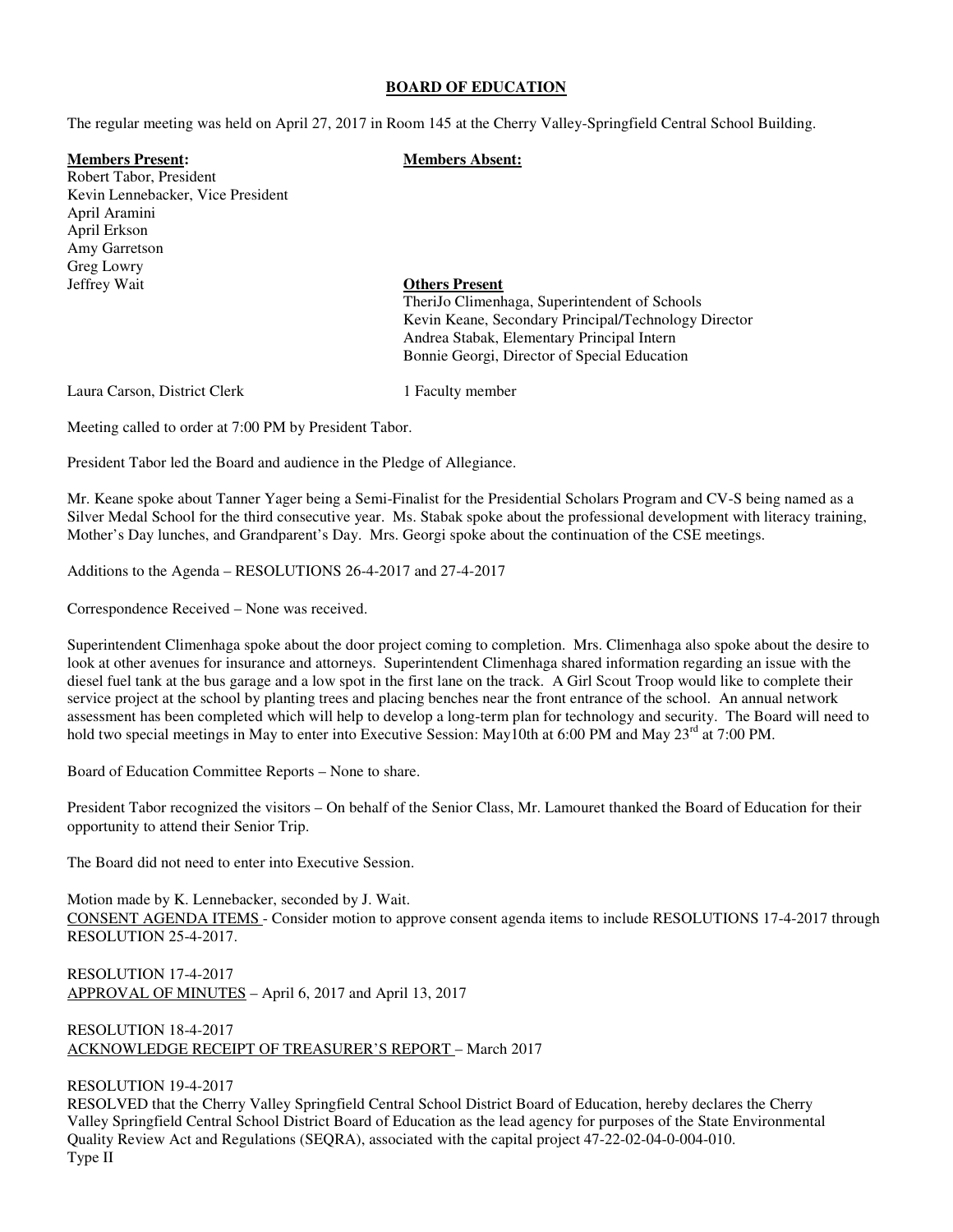The regular meeting was held on April 27, 2017 in Room 145 at the Cherry Valley-Springfield Central School Building.

Griffith Dardanelli Architects, PC selected by the Cherry Valley Springfield Central School District has recommended to the Board of Education that the Board determine that the project 47-22-02-04-0-004-010 is a Type II action as that term is defined in the State Environmental Quality Review Act and will not have a significant impact on the environment. The project is therefore not subject to further review under SEQRA.

## RESOLUTION 20-4-2017

RESOLVED that the Cherry Valley Springfield School District Board of Education acting as lead agency for purposes of the State Environmental Quality Review Act and Regulations and upon the recommendation of the School District's architect hereby determines that the project 47-22-02-04-0-004-010 is Type II action which will not have a significant impact on the environment and is not subject to further review under the State Environmental Quality Review Act.

### RESOLUTION 21-4-2017

RESOLVED, that the Board of Education of the Cherry Valley-Springfield Central School District does hereby re-appoint Lori Shuster from the seniority/recall list, pursuant to Education Law § 3013, to a physical education position in the physical education tenure area, effective September 1, 2017.

## RESOLUTION 22-4-2017

 RESOLVED, that the Board of Education of the Cherry Valley-Springfield Central School District, upon the recommendation of the Superintendent, does hereby appoint the following as an After School Program Peer Tutor Substitute for the remainder of the 2016-2017 school year: Anthony Olsen

## RESOLUTION 23-4-2017

RESOLVED, that the Board of Education of the Cherry Valley-Springfield Central School District, upon the recommendation of the Superintendent, does hereby appoint the following as Tellers for the Annual School Budget Vote and Board of Education Election to be held on May 16, 2017: Kathryn Lane Ruth Schultz Delores Weeks<br>Paula Weaver Anne Lennebacker – Head Teller Anne Lennebacker – Head Teller

## RESOLUTION 24-4-2017

RESOLVED, that the Board of Education of the Cherry Valley-Springfield Central School District, upon the recommendation of the Superintendent, does hereby appoint the following as a Substitute Teller for the Annual School Budget Vote and Board of Education Election to be held on May 16, 2017: Amy Russo

### RESOLUTION 25-4-2017

RESOLVED, that the Board of Education of the Cherry Valley-Springfield Central School District, upon the recommendation of the Superintendent, does hereby accept the resignation of Shannon Carley, Teacher's Aide, effective May 5, 2017. Motion carried unanimously.

Motion made by K. Lennebacker, seconded by A. Erkson RESOLUTION 26-4-2017 RESOLVED, that the Board of Education of the Cherry Valley-Springfield Central School District, upon the recommendation of the Superintendent, does hereby appoint the following as a Substitute Teacher for the remainder of the 2016-2017 school year: John Ferguson Cherry Valley

Motion carried unanimously.

Motion made by J. Wait, seconded by A. Aramini.

#### RESOLUTION 27-4-2017

 RESOLVED, that the Board of Education of the Cherry Valley-Springfield Central School District, upon the recommendation of the Superintendent, does hereby appoint the following as an Instructional Support Staff Substitute for the remainder of the 2016- 2017 school year: Kimberly Diamond Sharon Springs Motion carried unanimously.

Motion made by K. Lennebacker, seconded by A. Garretson.

RESOLUTION 4-4-2017 (Pulled from April 6, 2017 Meeting)

RESOLVED, that the Board of Education of the Cherry Valley-Springfield Central School District does hereby transfer \$10,000 from the General Fund to the Capital Reserve Fund. Motion carried unanimously.